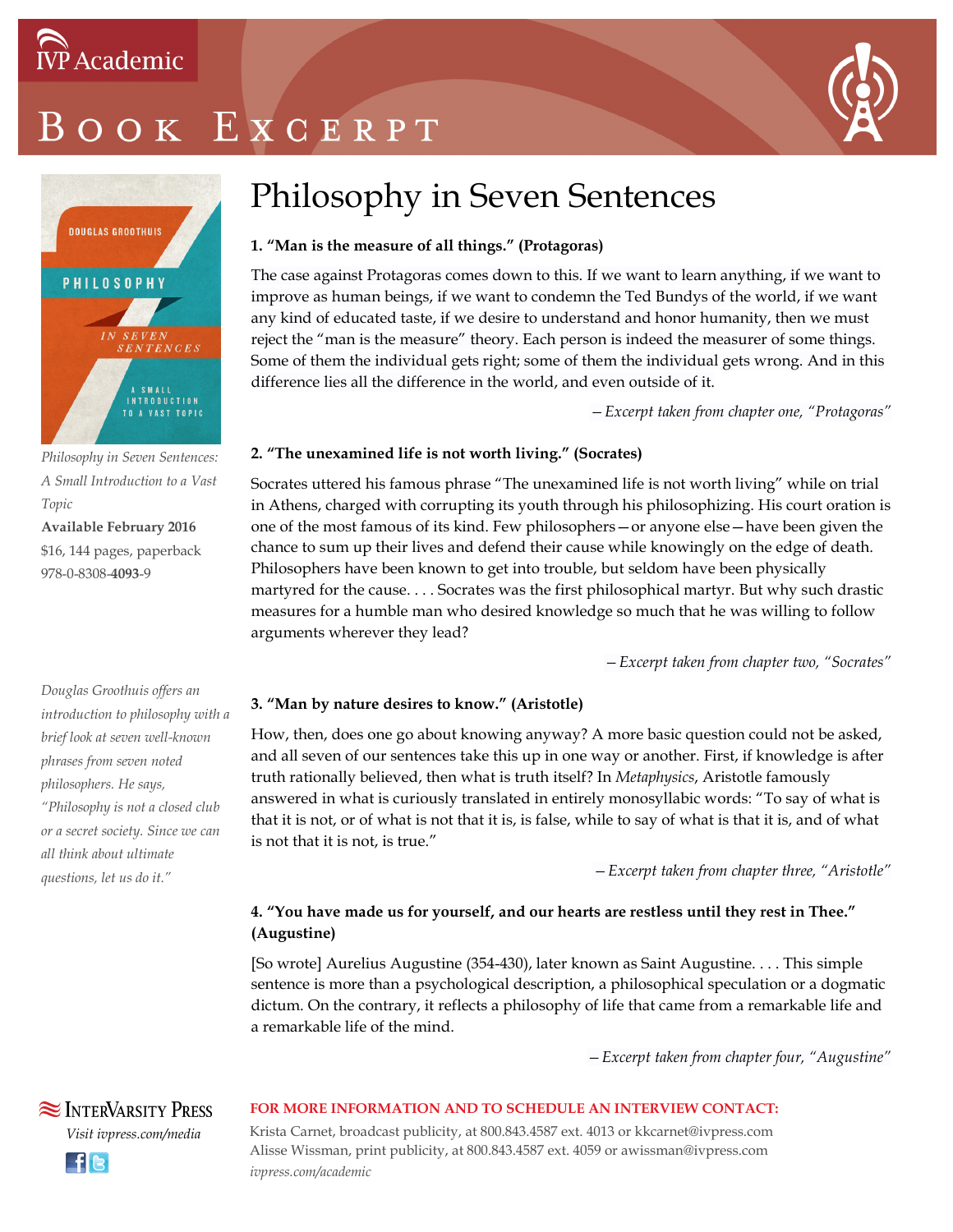## BOOK EXCERPT



#### **5. "I think, therefore I am." (Descartes)**

Descartes is a man for all seasons and for ages as well, because he addressed the toughest questions of philosophy: How can I know anything? What am I? Can I know there is a God? Whatever one's judgment on this philosopher, his influence is undeniable, and it is no accident that he is known as the father of modern philosophy.

*—Excerpt taken from chapter five, "Descartes"*

#### **6. "The heart has reasons, that reason knows nothing of." (Pascal)**

Unfortunately, this remark, like several of Pascal's memorable sentences, it is usually misunderstood, as we will discover. But in its proper context, this sentence cuts to the marrow of thought itself and how we come to know anything.

*—Excerpt taken from chapter six, "Pascal"*

#### **7. "The greatest hazard of all, losing one's self, can occur very quietly in the world, as if it were nothing at all." (Kierkegaard)**

Kierkegaard would have had little patience with the "I'm spiritual, but not religious" crowd, since that remark reveals that one is not willing to submit to a coherent philosophy or school of religious thought. While Kierkegaard studied the self under a microscope, his burden was not to release human potential or raise self-esteem. Instead, he wanted to make the self cognizant of itself as a self, even if this needs to be done through despair.

*—Excerpt taken from chapter seven, "Kierkegaard"*

*"These philosophical sentences do not sum the thought of any of the philosophers, for these thinkers are far too deep for that. Nor do the seven sentences aim to summarize the history of philosophy. That would be a pompous and laughable claim…But I claim that philosophical activity can be sparked by just seven sterling sentences—and who knows where it might lead?"*

—**Douglas Groothuis**

#### **FOR MORE INFORMATION AND TO SCHEDULE AN INTERVIEW CONTACT:**

Krista Carnet, broadcast publicity, at 800.843.4587 ext. 4013 or kkcarnet@ivpress.com Alisse Wissman, print publicity, at 800.843.4587 ext. 4059 or awissman@ivpress.com *ivpress.com/academic*



*Visit ivpress.com/media*

**SEX INTERVARSITY PRESS**